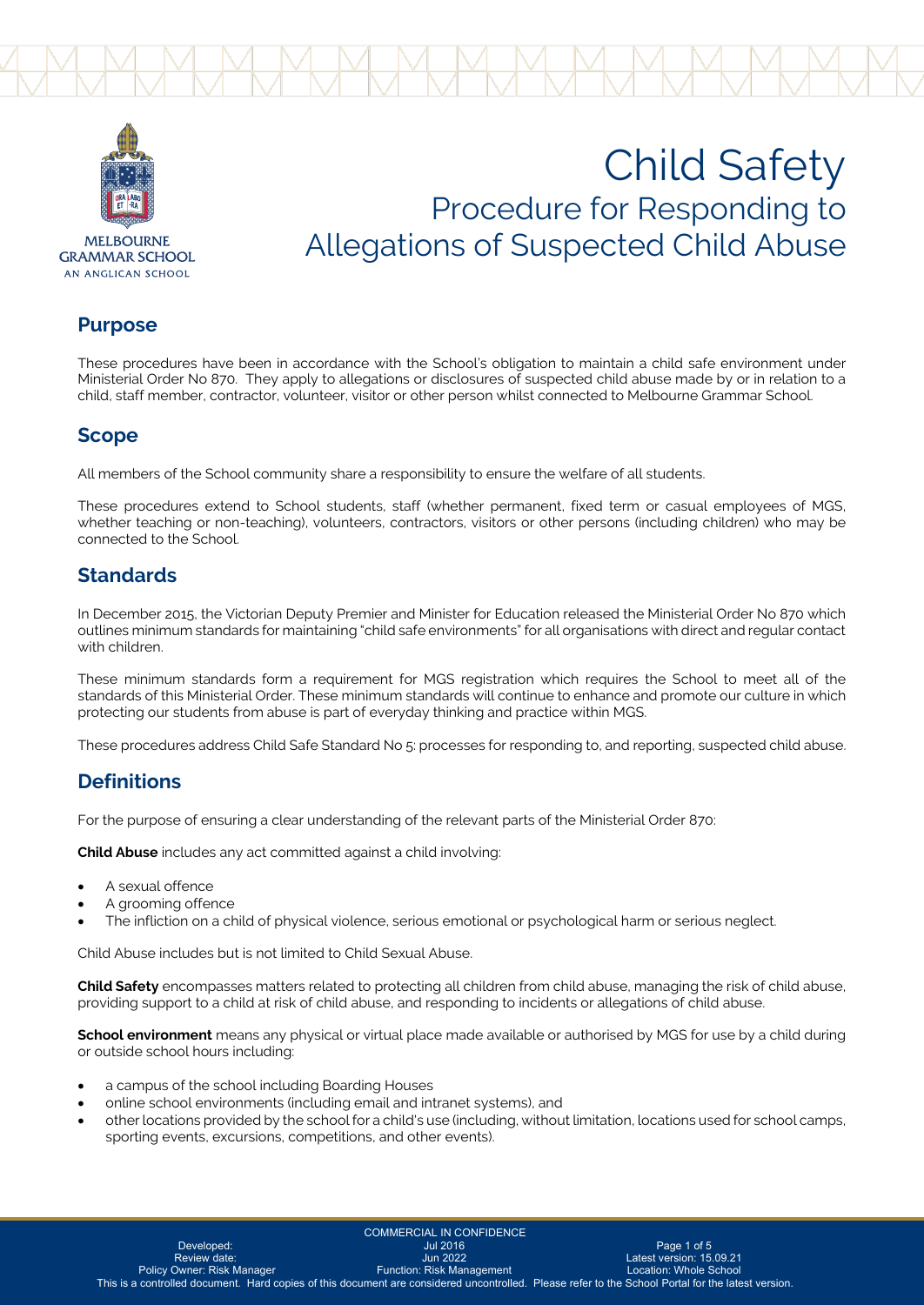

**MELBOLIRNE GRAMMAR SCHOOL** AN ANGLICAN SCHOOL

# Child Safety Procedure for Responding to Allegations of Suspected Child Abuse

School staff means an individual member of staff working for MGS who is:

- directly engaged or employed by the School's governing body
- a volunteer
- contracted service provider (whether or not they are employed through a body corporate or any other person is an intermediary)
- a minister of religion.

**Child FIRST**: The Family Information Referral Support Team run by a registered community service in a local area.

**Child Protection Services**: Government Authority which takes responsibility for the protection of children and to whom reports are made.

**DFFH**: Department of Families, Fairness and Housing.

**Mandatory Reporter/Notifier**: In the context of MGS, this is the Headmaster, a VIT registered teacher, a person holding Permission to Teach from VIT, a Registered Psychologist, a Registered Nurse, a School Counsellor or a Person in Religious Ministry.

**Mandatory Reporting**: Requirement imposed on a Mandatory Notifier to report to government authorities, as required by the Children, Youth and Families Act 2005 (Vic), in the event that the Mandatory Notifier forms a belief on reasonable grounds that a child has suffered, or is likely to suffer significant harm as a result of physical or sexual abuse in circumstances where the parents have not protected, or are unlikely to protect, the child from that harm.

**Teacher**: a qualified teacher with VIT registration or a person holding Permission to Teach from VIT.

**Registered Nurse**: a person registered under the Health Practitioner Regulation National Law to practice in the nursing and midwifery profession as a nurse.

**Registered Psychologist**: a person registered with the Psychology Board of Australia, which forms part of the Australian Health Practitioner Regulation Agency, to practice as a psychologist.

**School Counsellor**: a person who works (other than on a voluntary basis) to provide direct support to school students, at or directly connected with a school, for mental, emotional or psychological wellbeing.

**Person in Religious Ministry**: a person authorised by a church or other religious organisation to perform functions such as teaching of beliefs; leading services such as weddings, baptisms or funerals; or otherwise providing spiritual guidance to the community.

#### **Responsibility**

The School Council and Headmaster have delegated the responsibility for monitoring overall school compliance with this procedure to the Heads of School.

#### **Procedures**

The intention of these procedures is to support the School Community in ensuring a child safe environment at the School, in particular by providing guidance and procedures for School Staff and others connected with the School to appropriately respond to allegations or disclosures or concerns that they have of suspected child abuse or regarding the wellbeing of a Child.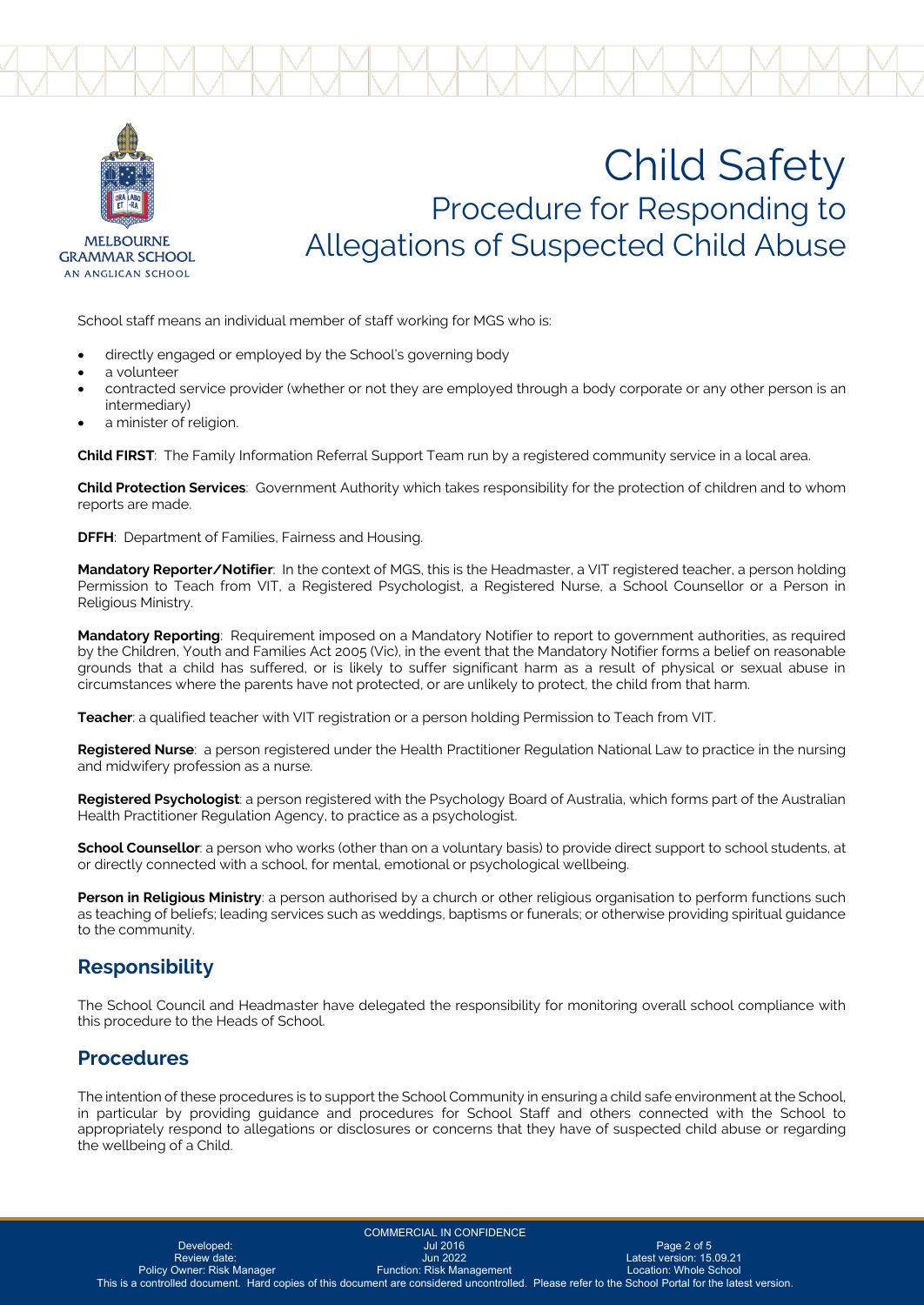

AN ANGLICAN SCHOOL

# Child Safety Procedure for Responding to Allegations of Suspected Child Abuse

These procedures do not displace the obligations of a Mandatory Notifier under relevant legislation. Nor do they displace the obligation placed on any adult under the Crimes Act (Vic) which requires any adult who forms a reasonable belief that a sexual offence has been committed by an adult against a child under 16 years of age to report that information to police (this includes grooming). Further information on these obligations may be found in the following policy document:

• Mandatory Reporting of Child Abuse

### **Grooming**

The Crimes Act 1958 includes the offence of grooming for sexual conduct, which applies where a person 18 years of age or more communicates with a child under the age of 16 (or their carer) with the intention of that child being involved in a sexual offence.

# **What is Child Abuse?**

Some examples of Child Abuse are:

- Physical injury which results from abuse or neglect
- Sexual abuse which refers to a situation in which a person uses power or authority over a child to involve the child in sexual activity, and the child's parent or caregiver has not protected the child
- Emotional abuse which involves a parent or caregiver repeatedly rejecting the child or using threats to frighten the child
- Neglect which occurs when a parent or caregiver fails to provide the child with the basic necessities of life; food, clothing, shelter, medical attention or supervision; to the extent that the child's health and development is, or is likely to be, significantly harmed.

# **Reporting Suspected Child Abuse**

In accordance with the Children, Youth and Families Act 2005 (Vic), and the School's Mandatory Reporting of Child Abuse Policy, if a mandatory reporter forms a reasonable belief that a child is in need of protection from **physical or sexual abuse**, a report **must** be made to **Child Protection Services** as soon as possible. The Head of School, Deputy Headmaster or Headmaster should be kept informed. All concerns and observations should be recorded in a confidential file

If a mandatory reporter or any other general staff member, contractor or volunteer forms a belief that a child needs immediate protection from harm such as emotional abuse, abandonment or neglect, a report should be made to **Child Protection Services**. For concerns where the immediate safety of the child is not compromised, a report should be made to **Child FIRST**. If you are still unsure who to report or refer to, you should contact either Child Protection or Child FIRST for further advice. The Head of School, Deputy Headmaster or Headmaster should be kept informed. All concerns and observations should be recorded in a confidential file.

There may be circumstances in which a report to Child Protection Services/Child FIRST is not applicable and/or other steps should be taken. Other responses to allegations, disclosures or concerns may include:

- Reporting the matter to the Police: If it is believed that the child's safety is in immediate risk the circumstance will be immediately reported to the Police.
- Contacting the parent or caregiver of the Child.
- Convening the MGS Critical Incident Management Team (e.g. if an allegation is made against a current member of staff). This will be done by the Headmaster or Deputy Headmaster, if appropriate.
- Steps to remove the source of concern (e.g. standing down a member of School Staff or student, restricting access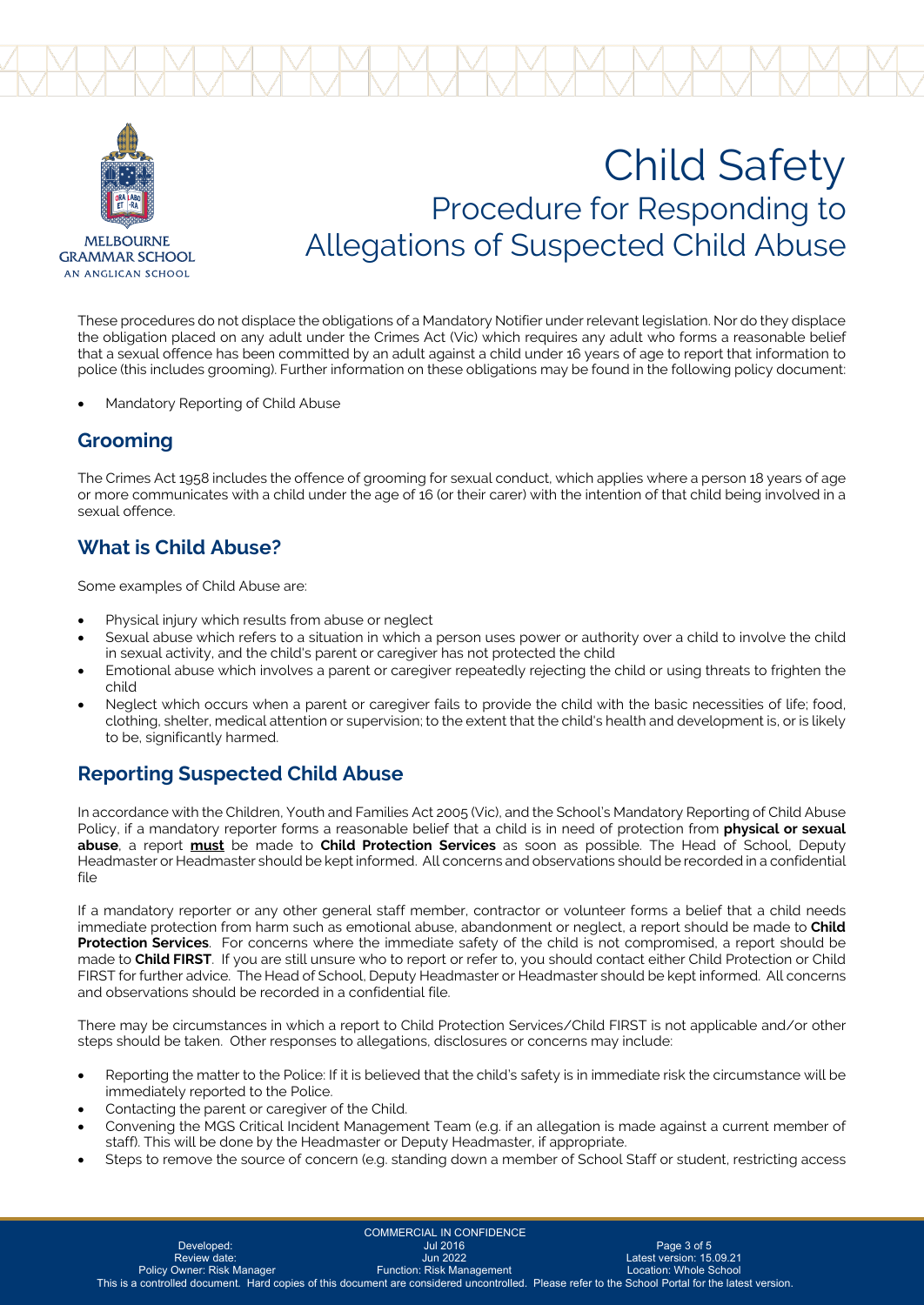

**MELBOLIRNE GRAMMAR SCHOOL** AN ANGLICAN SCHOOL

# Child Safety Procedure for Responding to Allegations of Suspected Child Abuse

to campus of a volunteer or contractor), consistent with appropriate legal advice.

- Taking all necessary steps to ensure that the child or children who make or is affected by an allegation of child abuse, has a safe School environment and is given appropriate support by MGS.
- Ensuring that any response by MGS will also take into account the needs of children from culturally and linguistically diverse backgrounds, children with disabilities and children who are vulnerable.
- An investigation to be carried out by the Headmaster or his nominee, subject to the requirements of any government authority. The School will act appropriately on the findings of any investigation. Where child abuse has resulted from the actions of a member of School Staff, this may include disciplinary action against that person and reporting to authorities in accordance with applicable legislation.
- A review the School will conduct a review of its actions in relation to any instance of child abuse and will incorporate any modifications / learnings into these procedures, as may be deemed necessary.

If a staff member forms a reasonable belief of child abuse, they are legally required to make a report as soon as possible. Approval is not required; however, staff can seek support by their School section head who can escalate for effective crisis management.

In all cases, the School will also act in accordance with its legal obligations which may involve reporting the matter to appropriate authorities including:

- Victoria Police
- Department of Families, Fairness and Housing
- Department of Education and Early Childhood Development
- The Commission for Children and Young People

In certain circumstances, this may result in the matter (including investigation) being taken over by the relevant authority.

The possible outcomes will depend on the nature of the complaint and allegations. Where an investigation has found that a complaint of child abuse is substantiated, appropriate action will be taken by the School against the person found to be the perpetrator. For employees, this may include a range of sanctions including termination of employment. For students, this may include expulsion from the School.

There may be times when a staff member has a 'reasonable excuse' for not reporting child abuse. Examples include when a staff member has fears for his safety or the safety of the other person, or if the abuse has already been formally reported. A reasonable excuse may be tested in a court of law. In this case, the staff member is recommended to seek confidential advice from a member of the School Executive.

## **Documentation**

It is important that all concerns and observations are documented in a confidential file and that notes and records are accurate and contemporaneous. It is also important to record all actions taken. This process of documentation may occur over a period of time. Documentation and records must be stored securely to protect the privacy of all parties involved. Information about child abuse should remain confidential.

It is noted that a Mandatory Notifier acting in good faith under the Children, Youth and Families Act 2005 or an adult acting in good faith under Crimes Act (Vic) has certain protections as to privilege and confidentiality.

## **Past students**

Where an allegation of Child Sexual Abuse is made in respect of a past student, it will be dealt with in accordance with the School's Policy for Dealing with Complaints of Historical Child Sexual Abuse. Action may also need to be taken under this Policy if the allegation or disclosure relates to a current School staff member.